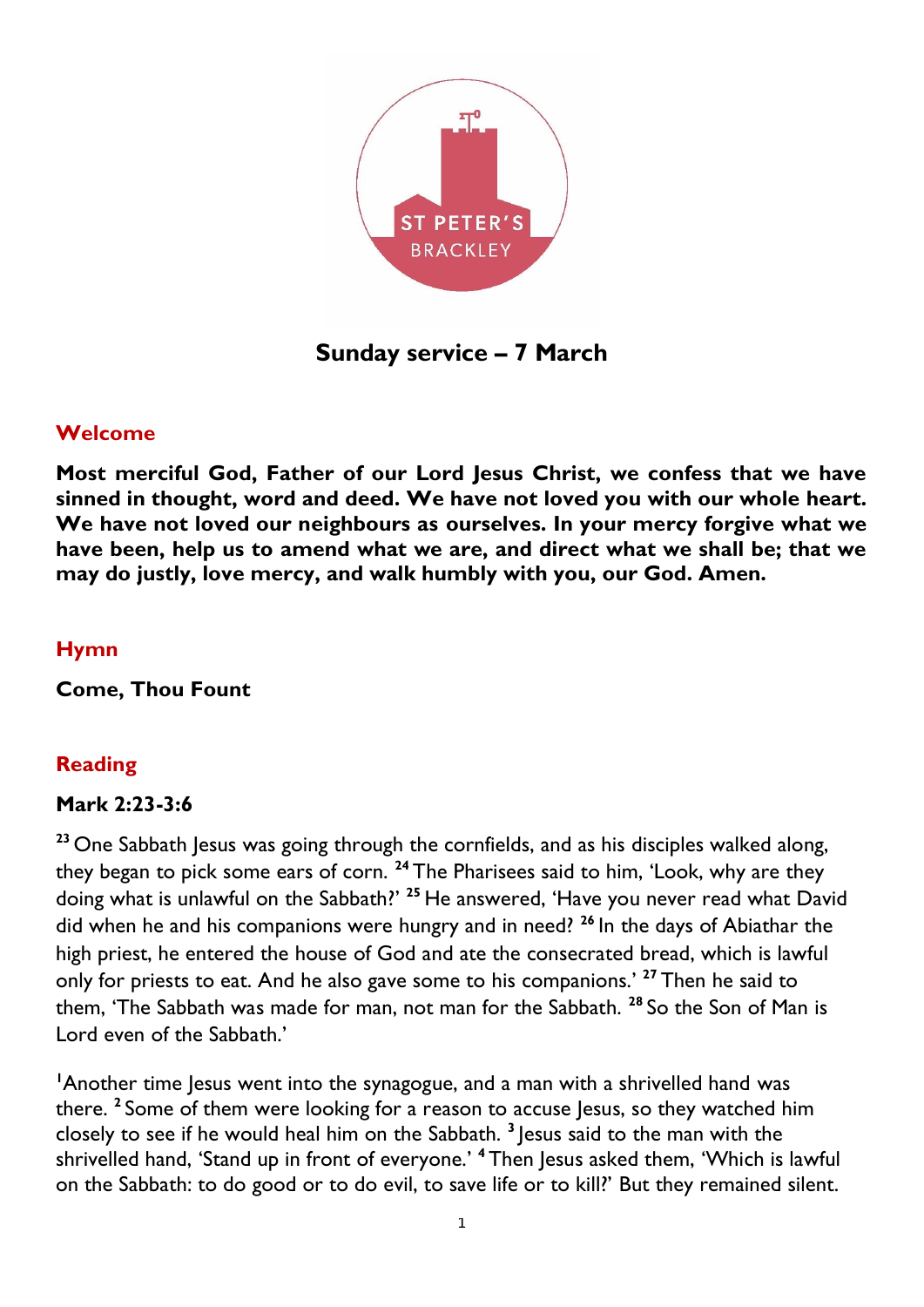<sup>5</sup> He looked around at them in anger and, deeply distressed at their stubborn hearts, said to the man, 'Stretch out your hand.' He stretched it out, and his hand was completely restored. **<sup>6</sup>** Then the Pharisees went out and began to plot with the Herodians how they might kill Jesus.

## **Sermon**

## **Creed**

**We believe in one God, the Father, the Almighty, maker of heaven and earth, of all that is, seen and unseen.** 

**We believe in one Lord, Jesus Christ, the only Son of God, eternally begotten of the Father, God from God, Light from Light, true God from true God, begotten, not made, of one Being with the Father; through him all things were made. For us and for our salvation he came down from heaven, was incarnate from the Holy Spirit and the Virgin Mary and was made man. For our sake he was crucified under Pontius Pilate; he suffered death and was buried. On the third day he rose again in accordance with the Scriptures; he ascended into heaven and is seated at the right hand of the Father. He will come again in glory to judge the living and the dead, and his kingdom will have no end.**

**We believe in the Holy Spirit, the Lord, the giver of life, who proceeds from the Father and the Son, who with the Father and the Son is worshipped and glorified, who has spoken through the prophets.** 

**We believe in one holy catholic and apostolic Church. We acknowledge one baptism for the forgiveness of sins. We look for the resurrection of the dead, and the life of the world to come. Amen.**

### **Prayers**

**Hymn**

### **Rock of Ages**

# **Lord's Supper**

The Lord be with you. **And also with you.** Lift up your hearts. **We lift them to the Lord.** Let us give thanks to the Lord our God. **It is right to give thanks and praise.**